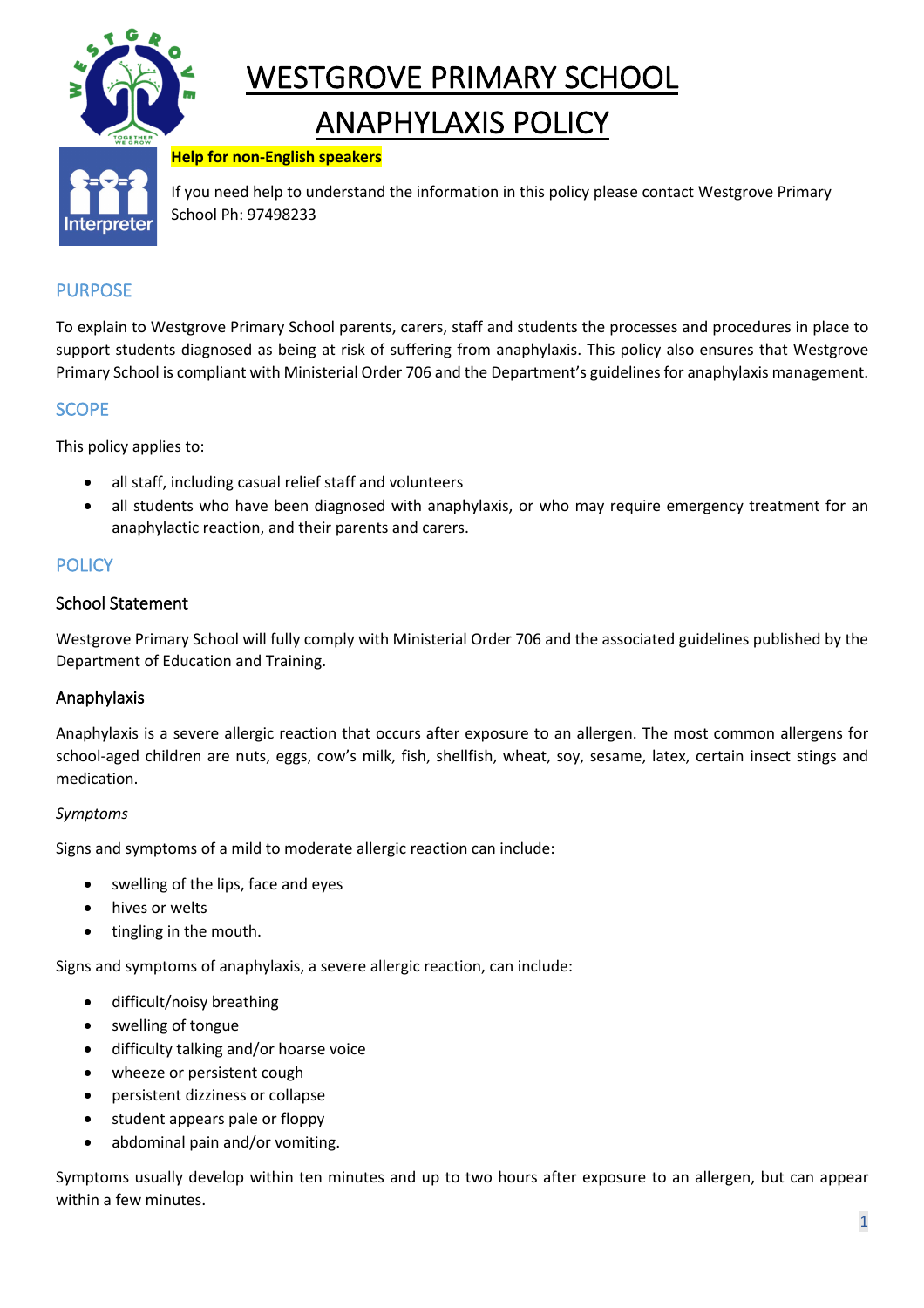#### *Treatment*

Adrenaline given as an injection into the muscle of the outer mid-thigh is the first aid treatment for anaphylaxis.

Individuals diagnosed as being at risk of anaphylaxis are prescribed an adrenaline autoinjector for use in an emergency. These adrenaline autoinjectors are designed so that anyone can use them in an emergency.

#### Individual Anaphylaxis Management Plans

All students at Westgrove Primary School who are diagnosed by a medical practitioner as being at risk of suffering from an anaphylactic reaction must have an Individual Anaphylaxis Management Plan. When notified of an anaphylaxis diagnosis, the Principal of Westgrove Primary School is responsible for developing a plan in consultation with the student's parents/carers.

Where necessary, an Individual Anaphylaxis Management Plan will be in place as soon as practicable after a student enrols at Westgrove Primary School and where possible, before the student's first day.

Parents and carers must:

- obtain an ASCIA Action Plan for Anaphylaxis from the student's medical practitioner and provide a copy to the school as soon as practicable
- immediately inform the school in writing if there is a relevant change in the student's medical condition and obtain an updated ASCIA Action Plan for Anaphylaxis
- provide an up-to-date photo of the student for the ASCIA Action Plan for Anaphylaxis when that Plan is provided to the school and each time it is reviewed
- provide the school with a current adrenaline autoinjector for the student that has not expired;
- participate in annual reviews of the student's Plan.

Each student's Individual Anaphylaxis Management Plan must include:

- information about the student's medical condition that relates to allergies and the potential for anaphylactic reaction, including the type of allergies the student has
- information about the signs or symptoms the student might exhibit in the event of an allergic reaction based on a written diagnosis from a medical practitioner
- strategies to minimise the risk of exposure to known allergens while the student is under the care or supervision of school staff, including in the school yard, at camps and excursions, or at special events conducted, organised or attended by the school
- the name of the person(s) responsible for implementing the risk minimisation strategies, which have been identified in the Plan
- information about where the student's medication will be stored
- the student's emergency contact details
- an up-to-date ASCIA Action Plan for Anaphylaxis completed by the student's medical practitioner.

#### *Review and updates to Individual Anaphylaxis Management Plans*

A student's Individual Anaphylaxis Management Plan will be reviewed and updated on an annual basis in consultation with the student's parents/carers. The plan will also be reviewed and, where necessary, updated in the following circumstances:

- as soon as practicable after the student has an anaphylactic reaction at school
- if the student's medical condition, insofar as it relates to allergy and the potential for anaphylactic reaction, changes
- when the student is participating in an off-site activity, including camps and excursions, or at special events including fetes and concerts.

Our school may also consider updating a student's Individual Anaphylaxis Management Plan if there is an identified and significant increase in the student's potential risk of exposure to allergens at school.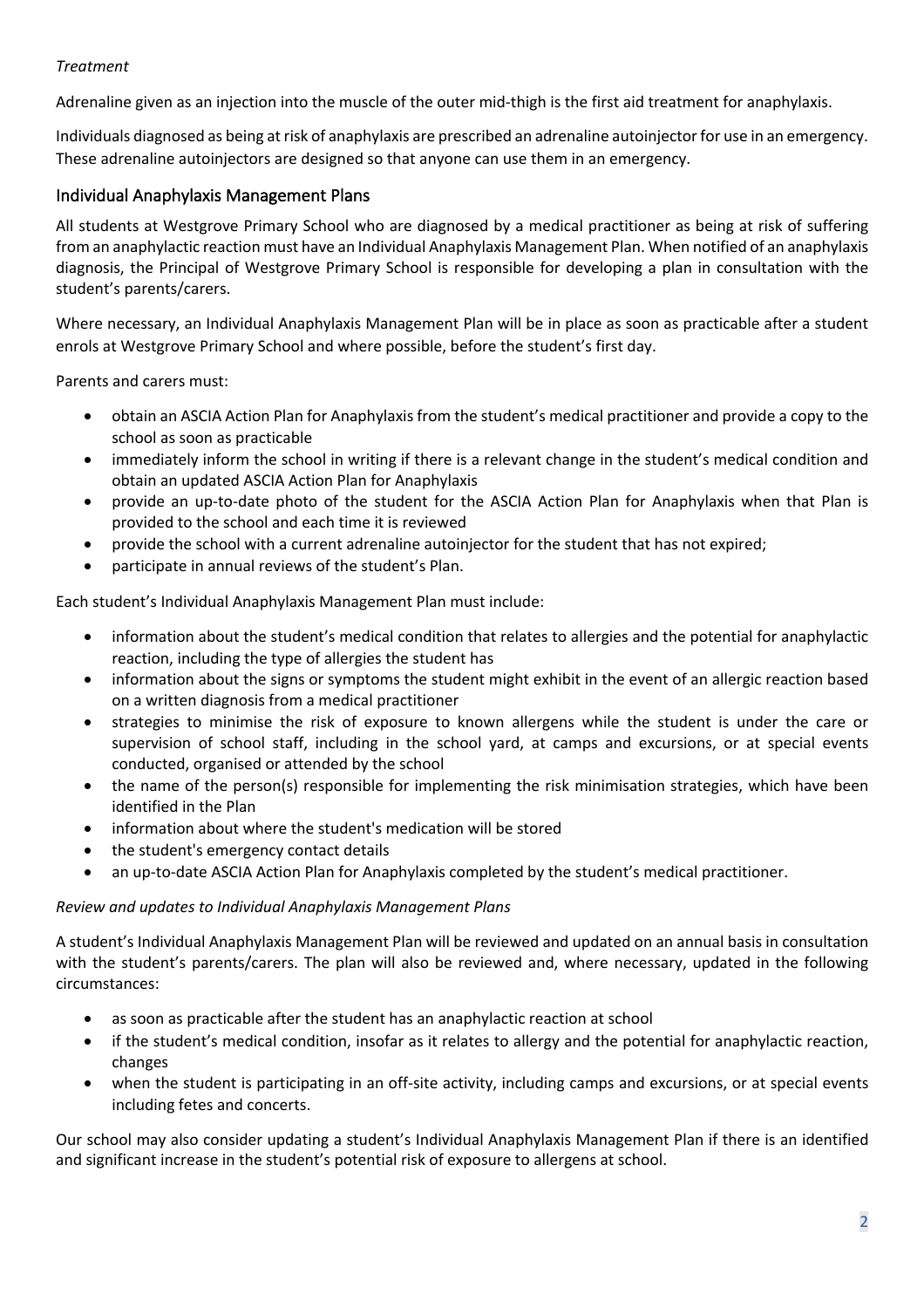#### Location of plans and adrenaline autoinjectors

A copy of each student's Individual Anaphylaxis Management Plan will be stored with their ASCIA Action Plan for Anaphylaxis in the sickbay, together with the student's adrenaline autoinjector. Adrenaline autoinjectors must be labelled with the student's name.

#### Risk Minimisation Strategies

*To reduce the risk of a student suffering from an anaphylactic reaction at Westgrove Primary School, we have put in place the following strategies:*

- *staff and students are regularly reminded to wash their hands after eating;*
- *students are discouraged from sharing food*
- *garbage bins at school are to remain covered with lids to reduce the risk of attracting insects*
- *gloves may be worn when picking up papers or rubbish in the playground;*
- *school canteen staff are trained in appropriate food handling to reduce the risk of cross-contamination*
- *year groups will be informed of allergens that must be avoided in advance of class parties, events or birthdays*
- *a general use adrenaline autoinjector will be stored at the office and in excursion duty bags for ease of access.*
- *Planning for off-site activities will include risk minimisation strategies for students at risk of anaphylaxis including supervision requirements, appropriate number of trained staff, emergency response procedures and other risk controls appropriate to the activity and students attending.*

#### Adrenaline autoinjectors for general use

Westgrove Primary School will maintain a supply of adrenaline autoinjectors for general use, as a back-up to those provided by parents and carers for specific students, and also for students who may suffer from a first time reaction at school.

Adrenaline autoinjectors for general use will be stored in sickbay and labelled "general use".

The Principal is responsible for arranging the purchase of adrenaline autoinjectors for general use, and will consider:

- the number of students enrolled at Westgrove Primary School at risk of anaphylaxis
- the accessibility of adrenaline autoinjectors supplied by parents
- the availability of a sufficient supply of autoinjectors for general use in different locations at the school, as well as at camps, excursions and events
- the limited life span of adrenaline autoinjectors, and the need for general use adrenaline autoinjectors to be replaced when used or prior to expiry
- the weight of the students at risk of anaphylaxis to determine the correct dosage of adrenaline autoinjector/s to purchase.

#### Emergency Response

In the event of an anaphylactic reaction, the emergency response procedures in this policy must be followed, together with the school's general first aid procedures, emergency response procedures and the student's Individual Anaphylaxis Management Plan.

A complete and up-to-date list of students identified as being at risk of anaphylaxis is maintained by Tracey Beavis, Sickbay supervisor and stored in the sickbay. For camps, excursions and special events, a designated staff member will be responsible for maintaining a list of students at risk of anaphylaxis attending the special event, together with their Individual Anaphylaxis Management Plans and adrenaline autoinjectors, where appropriate.

If a student experiences an anaphylactic reaction at school or during a school activity, school staff must:

| <b>Step</b> | <b>Action</b>                                |
|-------------|----------------------------------------------|
| 1.          | Lay the person flat                          |
|             | Do not allow them to stand or walk           |
|             | If breathing is difficult, allow them to sit |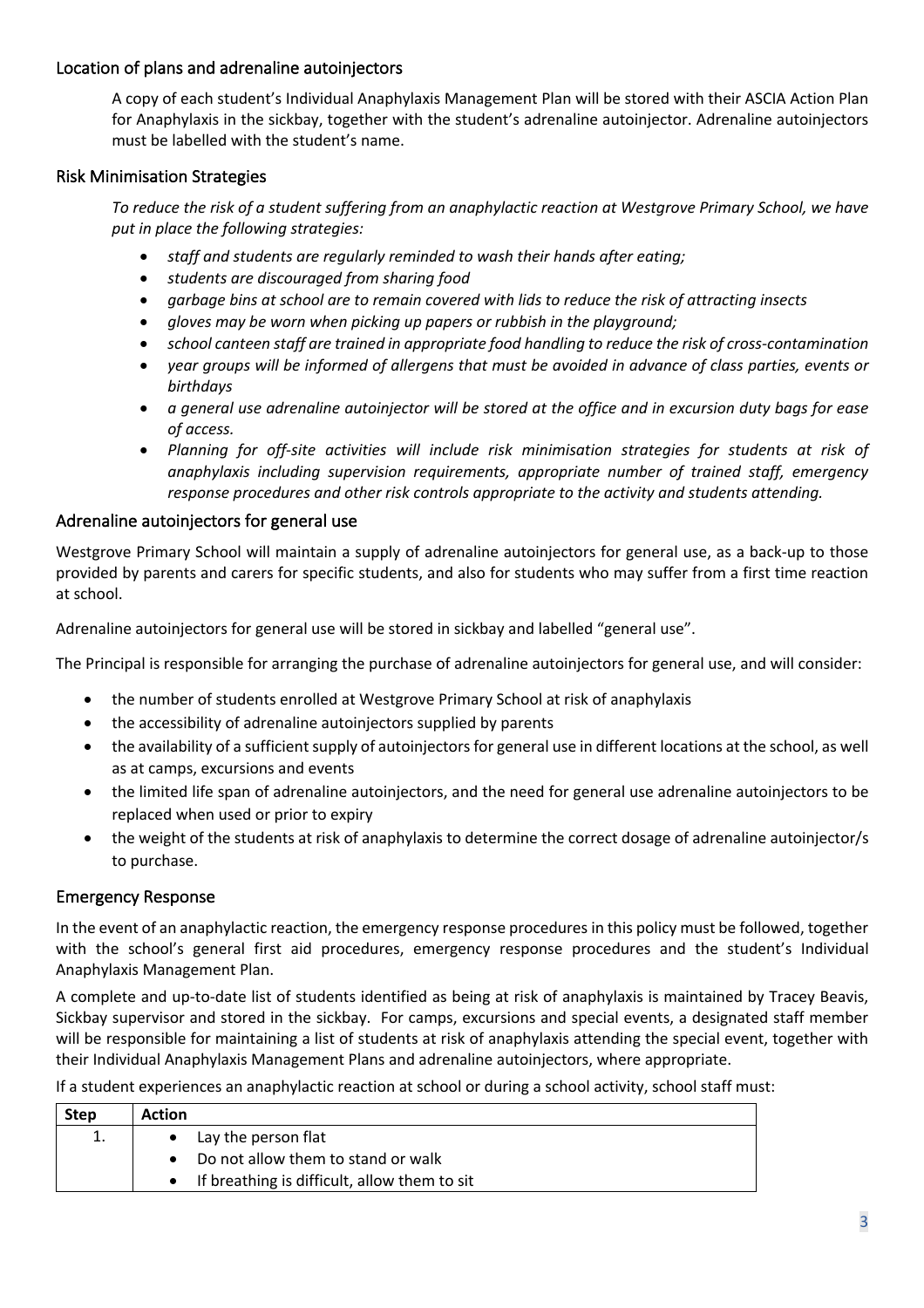|    | Be calm and reassuring<br>٠                                                                                            |  |  |
|----|------------------------------------------------------------------------------------------------------------------------|--|--|
|    | Do not leave them alone                                                                                                |  |  |
|    | Seek assistance from another staff member or reliable student to locate the                                            |  |  |
|    | student's adrenaline autoinjector or the school's general use autoinjector, and                                        |  |  |
|    | the student's Individual Anaphylaxis Management Plan, stored in the sickbay.                                           |  |  |
|    | If the student's plan is not immediately available, or they appear to be                                               |  |  |
|    | experiencing a first time reaction, follow steps 2 to 5                                                                |  |  |
| 2. | Administer an EpiPen or EpiPen Jr                                                                                      |  |  |
|    | Remove from plastic container                                                                                          |  |  |
|    | Form a fist around the EpiPen and pull off the blue safety release (cap)<br>٠                                          |  |  |
|    | Place orange end against the student's outer mid-thigh (with or without<br>٠<br>clothing)                              |  |  |
|    | Push down hard until a click is heard or felt and hold in place for 3 seconds<br>Remove EpiPen<br>٠                    |  |  |
|    | Note the time the EpiPen is administered<br>$\bullet$                                                                  |  |  |
|    | Retain the used EpiPen to be handed to ambulance paramedics along with the<br>time of administration                   |  |  |
|    | OR                                                                                                                     |  |  |
|    | Administer an Anapen® 500, Anapen® 300, or Anapen® Jr.                                                                 |  |  |
|    | Pull off the black needle shield<br>$\bullet$                                                                          |  |  |
|    | Pull off grey safety cap (from the red button)                                                                         |  |  |
|    | Place needle end firmly against the student's outer mid-thigh at 90 degrees (with<br>$\bullet$<br>or without clothing) |  |  |
|    | Press red button so it clicks and hold for 10 seconds<br>$\bullet$                                                     |  |  |
|    | Remove Anapen <sup>®</sup><br>$\bullet$                                                                                |  |  |
|    | Note the time the Anapen is administered<br>$\bullet$                                                                  |  |  |
|    | Retain the used Anapen to be handed to ambulance paramedics along with the<br>$\bullet$                                |  |  |
|    | time of administration                                                                                                 |  |  |
| 3. | Call an ambulance (000)                                                                                                |  |  |
| 4. | If there is no improvement or severe symptoms progress (as described in the ASCIA                                      |  |  |
|    | Action Plan for Anaphylaxis), further adrenaline doses may be administered every five                                  |  |  |
|    | minutes, if other adrenaline autoinjectors are available.                                                              |  |  |
| 5. | Contact the student's emergency contacts.                                                                              |  |  |

If a student appears to be having a severe allergic reaction but has not been previously diagnosed with an allergy or being at risk of anaphylaxis, school staff should follow steps 2 – 5 as above.

Schools can use either the EpiPen® **and Anapen® on any student** suspected to be experiencing an anaphylactic reaction, regardless of the device prescribed in their ASCIA Action Plan.

Where possible, schools should consider using the correct dose of adrenaline autoinjector depending on the weight of the student. However, in an emergency if there is no other option available, any device should be administered to the student.

#### Communication Plan

This policy will be available on Westgrove Primary School's website so that parents and other members of the school community can easily access information about Westgrove Primary School's anaphylaxis management procedures. The parents and carers of students who are enrolled at Westgrove Primary School and are identified as being at risk of anaphylaxis will also be provided with a copy of this policy.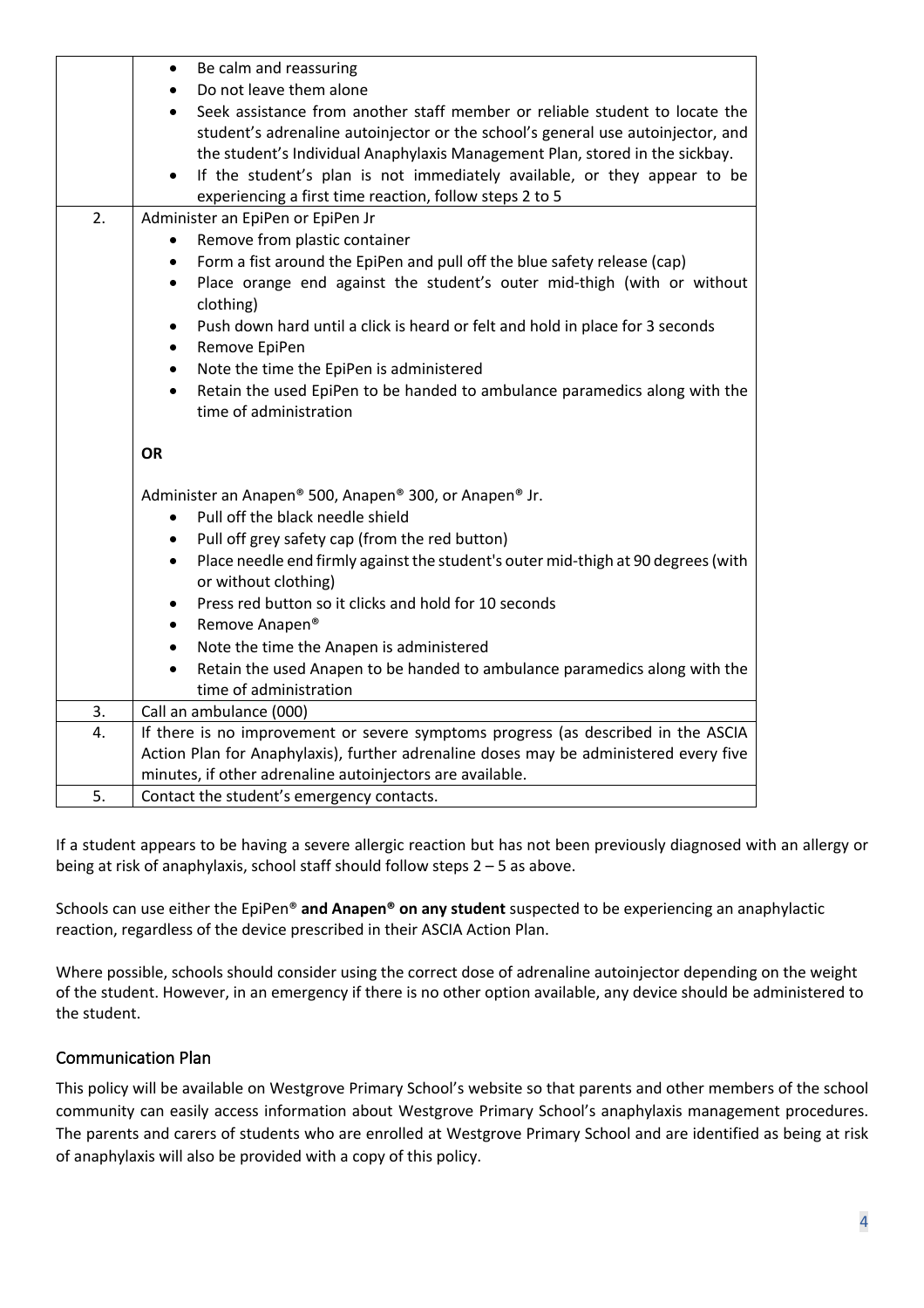The Principal is responsible for ensuring that all relevant staff, including casual relief staff, canteen staff and volunteers are aware of this policy and Westgrove Primary School's procedures for anaphylaxis management. Casual relief staff and volunteers who are responsible for the care and/or supervision of students who are identified as being at risk of anaphylaxis will also receive a verbal briefing on this policy, their role in responding to an anaphylactic reaction and where required, the identity of students at risk.

The Principal is also responsible for ensuring relevant staff are trained and briefed in anaphylaxis management, consistent with the Department's Anaphylaxis Guidelines.

## Staff training

The Principal will ensure that the following school staff are appropriately trained in anaphylaxis management:

- School staff who conduct classes attended by students who are at risk of anaphylaxis
- School staff who conduct specialist classes, all canteen staff, admin staff, first aiders and any other member of school staff as required by the Principal based on a risk assessment.

Staff who are required to undertake training must have completed:

- an approved face-to-face anaphylaxis management training course in the last three years, or
- an approved online anaphylaxis management training course in the last two years.

Westgrove Primary School uses the following training course ASCIA eTraining course with 22579VIC.

Staff are also required to attend a briefing on anaphylaxis management and this policy at least twice per year (with the first briefing to be held at the beginning of the school year), facilitated by a staff member who has successfully completed an anaphylaxis management course within the last 2 years including the School Anaphylaxis Supervisor. Each briefing will address:

- this policy
- the causes, symptoms and treatment of anaphylaxis
- the identities of students with a medical condition that relates to allergies and the potential for anaphylactic reaction, and where their medication is located
- how to use an adrenaline autoinjector, including hands on practice with a trainer adrenaline autoinjector
- the school's general first aid and emergency response procedures
- the location of, and access to, adrenaline autoinjectors that have been provided by parents or purchased by the school for general use.

When a new student enrols at Westgrove Primary School who is at risk of anaphylaxis, the Principal will develop an interim plan in consultation with the student's parents and ensure that appropriate staff are trained and briefed as soon as possible.

A record of staff training courses and briefings will be maintained on Teams and the Emergency Management Plan.

The Principal will ensure that while students at risk of anaphylaxis are under the care or supervision of the school outside of normal class activities, including in the school yard, at camps and excursions, or at special event days, there is a sufficient number of school staff present who have been trained in anaphylaxis management.

# FURTHER INFORMATION AND RESOURCES

- The Department's Policy and Advisory Library (PAL):
	- o Anaphylaxis
- Allergy & Anaphylaxis Australia
- ASCIA Guidelines: Schooling and childcare
- Royal Children's Hospital: Allergy and immunology

#### POLICY REVIEW AND APPROVAL